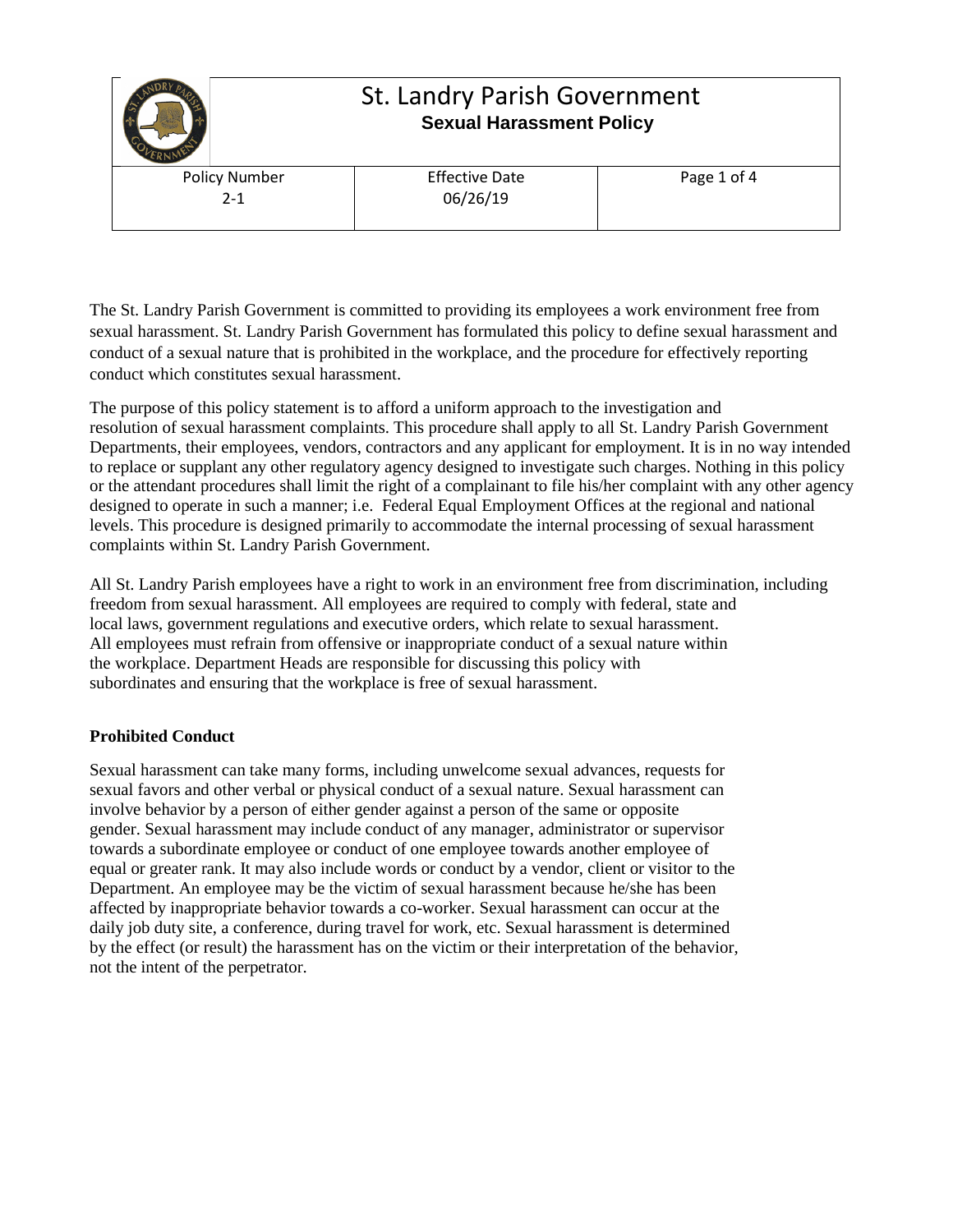

# St. Landry Parish Government  **Sexual Harassment Policy**

Policy Number 2-1

Effective Date 06/26/19

### **Unwelcome sexual words or conduct constitute sexual harassment when:**

- Submission to such conduct is explicitly/implicitly a term or condition or employment; or
- Submission to or rejection of such conduct is used as a basis for employment decisions (i.e., continued employment, evaluations, wages, advancement, assigned duties, shifts or any other condition or employment or career development); or
- Such conduct has the purpose of effect of unreasonably interfering with an individual's work performance or creating an intimidating hostile or offensive work environment.

#### **Sexual harassment includes, but is not limited to, the following:**

- Unwelcome sexual flirtations, advances or propositions;
- Unwelcome sexual teasing, jokes, remarks or inquiries;
- Unwelcome sexual looks or gestures;
- Verbal or written abuse of a sexual nature;
- Requests for sexual favors;
- Graphic, verbal or sexual comments about an individual or to describe an individual's body;
- Unwelcome physical contact (i.e., touching, rubbing against, leaning over, brushing, pinching);
- Sexually degrading words and demeaning or inappropriate terms (i.e., referring to a person as "Babe", "Honey", etc.)
- Sexual or insulting noises;
- Using crude and offensive language;
- Discussing sexual activities or exploits;
- Inappropriate commenting on a person's attributes, and/or
- Displaying sexually suggestive objects, statements, graffiti, books, magazines, photographs, cartoons or pictures.

Employees should understand that the verbal and physical behavior described in this policy is always inappropriate in the workplace and therefore, violates the St. Landry Government's policy, although such behavior may not be actionable in a court of law as a civil action. The totality of the circumstances will be considered, including the pervasiveness, offensiveness and unwelcome nature of the conduct. Each situation must be addressed on a case-by-case basis.

Employees who experience such conduct should clearly communicate to the alleged harasser that the behavior is unwelcome either verbally, in writing, or through a third party. The third party can be his/her supervisor. If the supervisor is the alleged harasser, then the behavior should be reported to Human Resources Department. Any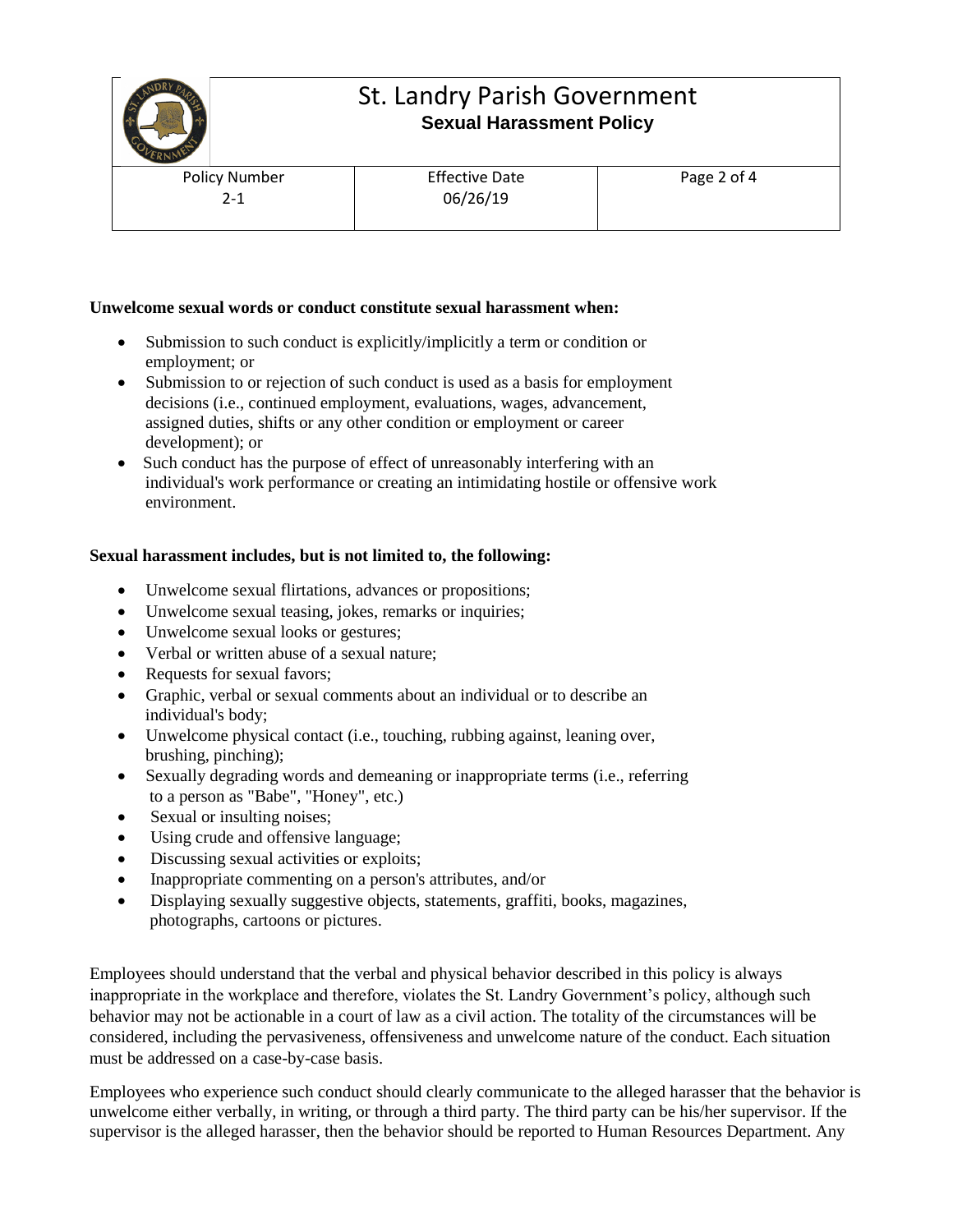

employee experiencing or witnessing sexual harassment by anyone in St. Landry Parish Government, including any manager, supervisor, administrator, co-worker, vendor, client or visitor, shall immediately report the inappropriate conduct. Any such complaint may be made verbally or in writing. Complaints may be made to the employee's supervisor or Human Resources Department. When a supervisor receives a sexual harassment complaint, immediate contact should be established with the Human Resources Department.

## **Investigation of Complaint**

- All reports of sexual harassment will immediately be reported to the Human Resources Department, either by the employee or the employee's supervisor. The Human Resources Director will direct the investigatory process.
- The St. Landry Parish Government will investigate all complaints. "Informal" complaints or requests to withhold an investigation (unless or until a future occurrence) will be treated the same as a formal complaint and investigated immediately.
- Generally, to prevent further occurrences or to preserve the integrity of the investigation, temporary reassignments, transfers or other personnel actions may be considered and will be initiated by the Parish President or designee.
- The investigation will be thorough and include interviews with the complainant, the accused, witnesses and other individuals possessing relevant information. Records and other documentation will be reviewed.
- The investigative process will be documented, thus requiring that all involved prepare written statements or provide verbal statements which will be recorded.
- Persons called upon during the investigation are required to answer all questions truthfully and cooperatively.
- The investigative process will be conducted expeditiously and professionally with appropriate emphasis on the rights of all involved.
- The investigative process will also be conducted in a confidential manner with only those in a need-toknow position involved.
- The complaining employee and accused will be apprised of the outcome of the investigation along with the appropriate member of St. Landry Parish Government management.

## **Disciplinary Action**

In the event it is determined that an act of sexual harassment has been committed, St. Landry Parish Government will implement corrective action and take disciplinary action against the perpetrator, up to and including termination. St. Landry Parish Government will not tolerate any retaliation, reprisals or intimidation directed toward the complaining party, witnesses or anyone else as a result of the filing or investigation of a sexual harassment complaint. Any such retaliation, reprisals or intimidation will be considered a violation of this policy and will result in disciplinary action up to and including termination. In addition to disciplinary